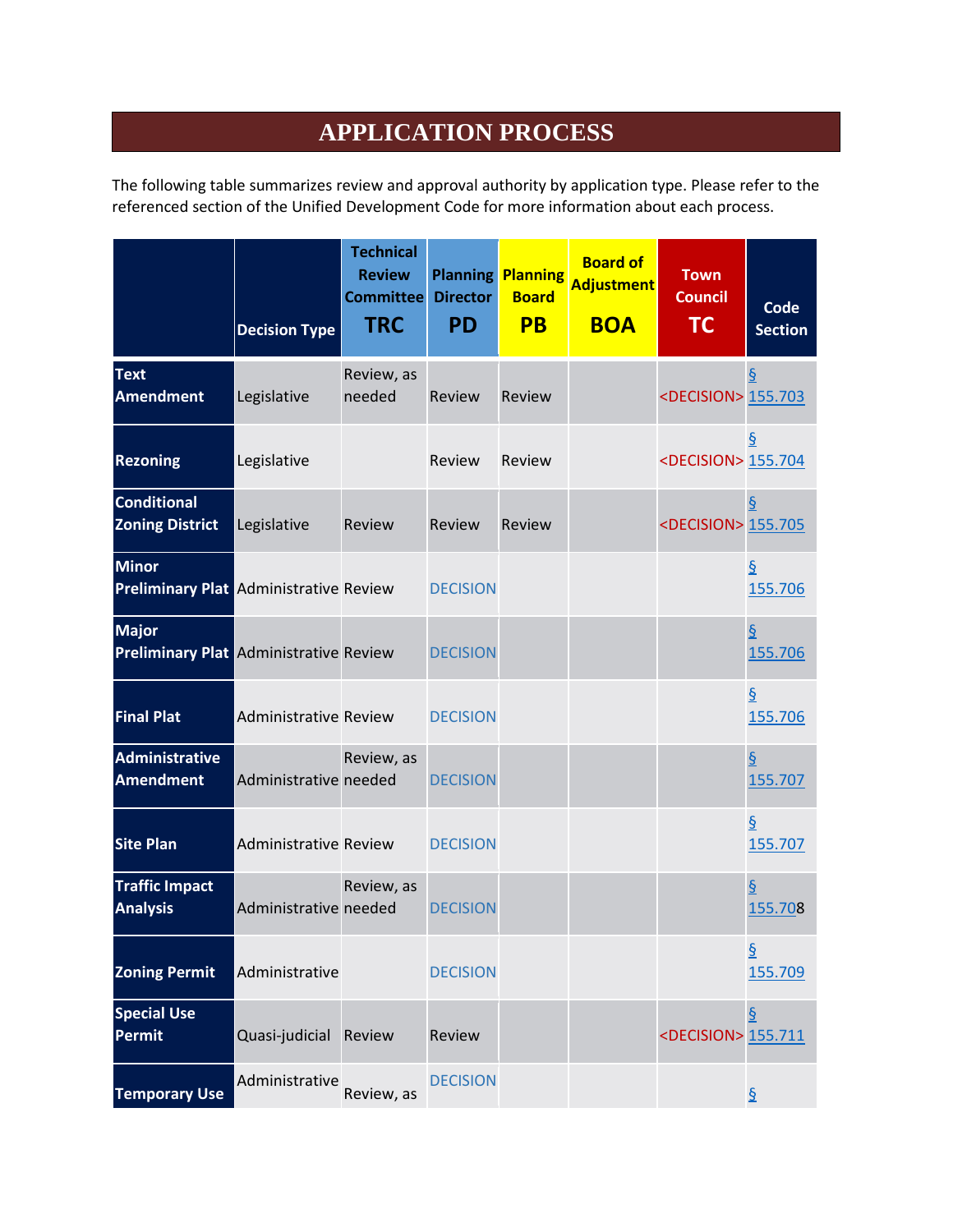| <b>Permit</b>                              |                       | needed                                                              |                                                 |                                              |                                                    |                                     | 155.712                   |
|--------------------------------------------|-----------------------|---------------------------------------------------------------------|-------------------------------------------------|----------------------------------------------|----------------------------------------------------|-------------------------------------|---------------------------|
|                                            | <b>Decision Type</b>  | <b>Technical</b><br><b>Review</b><br><b>Committee</b><br><b>TRC</b> | <b>Planning</b><br><b>Director</b><br><b>PD</b> | <b>Planning</b><br><b>Board</b><br><b>PB</b> | <b>Board of</b><br><b>Adjustment</b><br><b>BOA</b> | <b>Town</b><br><b>Council</b><br>TC | Code<br><b>Section</b>    |
| <b>Alternative Sign</b><br>Plan            | Legislative           |                                                                     | Review                                          |                                              |                                                    | <decision> 155.713</decision>       | $\S$                      |
| <b>Sign Permit</b>                         | Administrative        |                                                                     | <b>DECISION</b>                                 |                                              |                                                    |                                     | $\frac{6}{9}$<br>155.713  |
| <b>Written</b><br>Interpretation           | Administrative        |                                                                     | <b>DECISION</b>                                 |                                              |                                                    |                                     | 155.715                   |
| Variance**                                 | Quasi-judicial        | Review, as<br>needed                                                | Review                                          |                                              | <decision></decision>                              |                                     | 155.716                   |
| <b>Administrative</b><br><b>Appeal</b>     | Quasi-judicial        |                                                                     |                                                 |                                              | <decision></decision>                              |                                     | $\overline{S}$<br>155.717 |
| <b>Tree Clearing</b><br><b>Certificate</b> | Administrative needed | Review, as                                                          | <b>DECISION</b>                                 |                                              |                                                    |                                     | §155.721                  |
| <public hearing="" required=""></public>   |                       |                                                                     |                                                 |                                              |                                                    |                                     |                           |

**\* Site Plans that are associated with a Special Use Permit application shall be reviewed during their hearing of the Special Use.** 

**\*\*Unless Variance shall be issued by a state or federal agency for appropriate determinations.** 

# **Submittal Process**

# **Step 1: Pre-Application Conference**

Unless waived by the Planning Director, a pre-application conference with the Planning Department shall be required for all of the application types listed above, with the exception of a written interpretation, zoning compliance, and sign permits. The application may not be submitted before this meeting.

# **Step 2: Application Submittal**

Submittal Date: First working day of each month (see the submittals calendar for dates)

A completed application package and fee must be submitted by the first working day of the month to begin the review process. Review of insufficient application packages will not begin until all required information has been submitted. The application must include: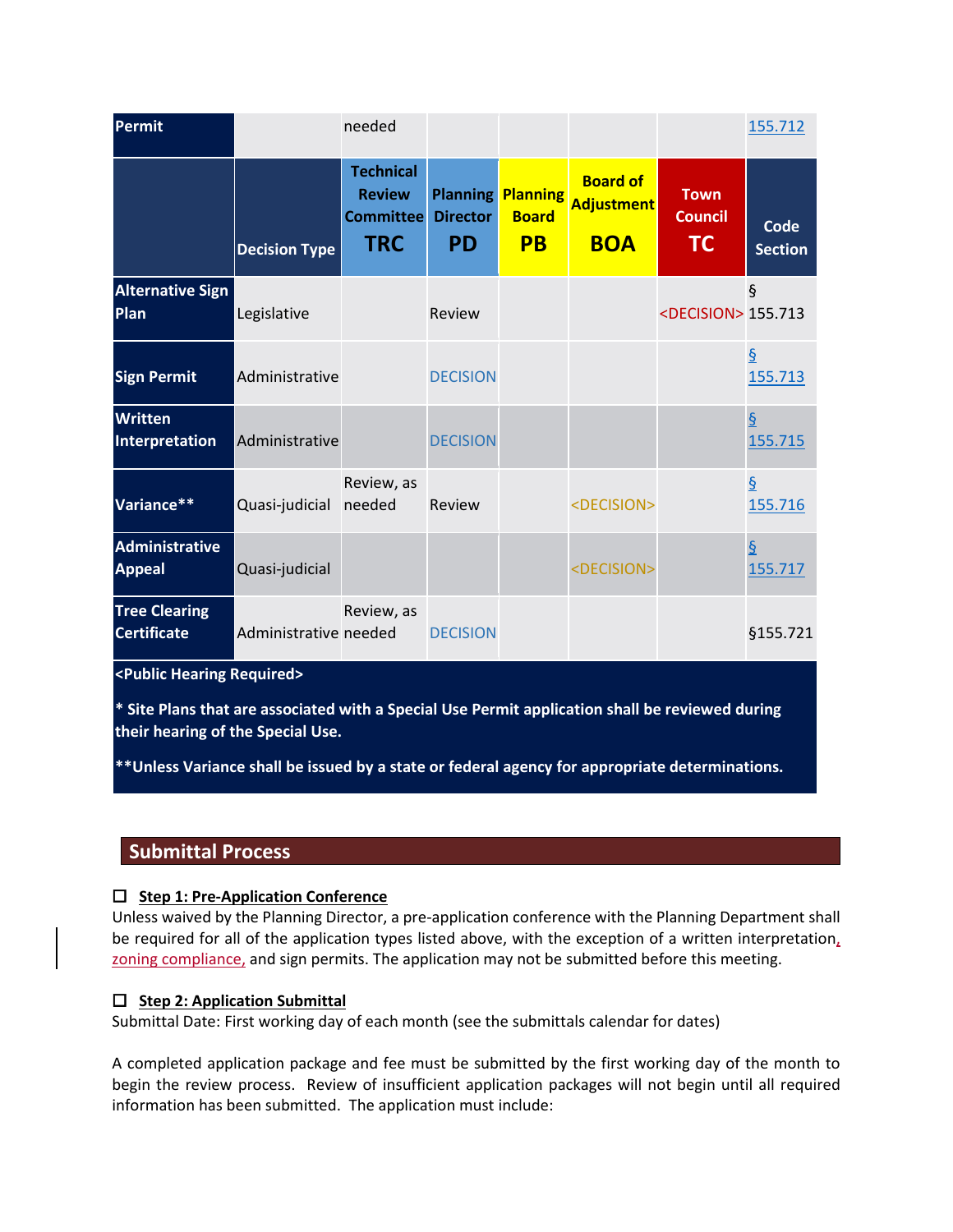- **Fee:** Application review fee
- **Application**: Application and all required supplemental information as described on the application form.
- **Zoning Compliance Permit**: *For site plans, conditional use permits, variances, new uses/businesses.* If building permits, locating of a business/use on a site, or site work is expected within 6 months of the approvals, it is recommended the applicant submit a Zoning Compliance Permit and fee (\$50.00) with the application set to expedite approvals.

•

# **Review Process**

## **Step 3 - Technical Review Committee (TRC) and Meeting:**

*Submittals requiring TRC review are indicated in the table on page 1.* 

Once the application has been reviewed and deemed sufficient, Planning Staff will distribute the application package to other Town departments for review and comment. TRC meetings are required as indicated in the table on page 1.

A joint departmental review meeting of the site plan is scheduled for the third Wednesday of the month. Applicants are required to attend this meeting (unless otherwise specified by staff). Comments prepared by TRC staff will be compiled and provided to the applicant prior to the TRC meeting.

## **Step 4 - Applicant Revisions:**

The applicant reviews TRC comments and makes any and all adjustments accordingly. Within one week of the TRC meeting, the applicant must re-submit nine (9) sets of revised plans(unless otherwise specified by staff) and a written response to TRC comments to the Planning Department.

#### **Step 5 - Town Staff Revised Plan Review:**

Staff will review the revised plans. If necessary, additional review comments will be sent to the applicant.

The applicant must submit the following to the Planning Department at least ten (10) calendar days prior to the Planning Board or Board of Adjustment Meeting:

- Six hard copies of 11"x17" reductions of the plan set
- One electronic (PDF or JPEG) version of the 11" x 17" plan set may be emailed to your assigned project manager (unless otherwise specified by staff).

# **Step 6 - Neighborhood Meeting**:

*Required for Rezonings, Variances, Conditional Rezonings, Major Subdivision Review, and Special Use Review. A neighborhood meeting is also required for a Site Plan Review that consists of 10,000 + SF of new construction or building expansion.*

Purpose: The purpose of the neighborhood meeting shall be to inform the neighborhood of the nature of the proposed land use and development features, explain the site plan if any, and solicit comments.

Meeting Date: The meeting must be held at least ten (10) calendar days prior to the Board of Adjustment,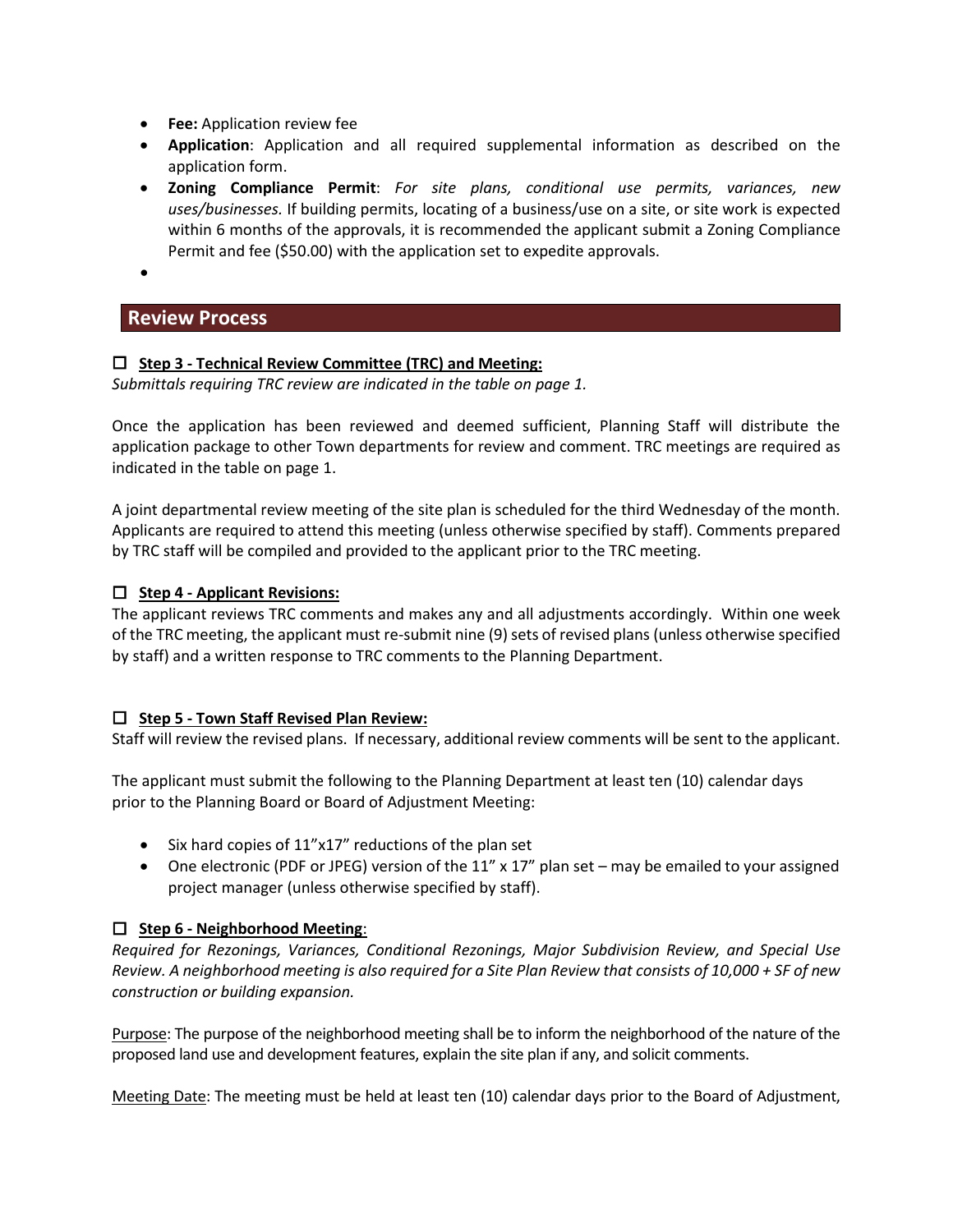Planning Board or Town Council meeting (as applicable).

Meeting Time & Location: The meeting must be held no earlier than 6:00 pm Monday through Friday, and may be held in the location of the applicant's choice. Location must be convenient to adjacent property owners.

Meeting Notice requirements:

- The applicant must contact all adjacent property owners via first class mailing (template for the notification letter is included in the application packet). Notification shall be made to the last addresses listed for such owners in the county tax records, to all property owners within 100 feet and immediately abutting the subject property. Where the subject property immediately adjoins a public or private right-of-way, landscape or riparian buffer, commonly-owned private area, public property, or homeowners' association property, then letters of notification shall be sent to adjoining property owners as if they directly abut the subject property.
- The notice must be mailed at least ten (10) calendar days but not more than twenty-five (25) days prior to the date of the neighborhood meeting.

Information provided to Planning Department: Alert the Planning Department when the date, location, and time of the meeting is determined. Planning Department staff may attend the neighborhood meeting to answer process/code questions.

Return the following itemsto the Planning Department at least ten (10) calendar days prior to the Planning Board or Board of Adjustment meeting in electronic or hard copy format:

- Neighborhood Meeting Summary Form
- Mailing list
- Copy of the meeting invitation letter
- Attendance roster
- Meeting minutes (even if there were no attendees)

# **Step 7 - Public Meeting(s)/Hearing:**

The applicant is required to attend all public meetings/hearings. Required meetings are shown on the table on page 1.

#### **Step 8 – Final Plan Submittal**

After a decision is made by the reviewing authority, final documentation must be provided.

#### *For submittals including plan sets*:

If approved by the reviewing authority, the applicant must provide to the Planning Department:

1. Three (3) copies of a final plan set, including Final Site Plan, Landscape Plan, and Architectural Elevations, addressing Board comments and Conditions. Two copies will be stamped approved and returned to the applicant.

No zoning compliance or building permits will be issued until all final documentation is received by the Planning Department.